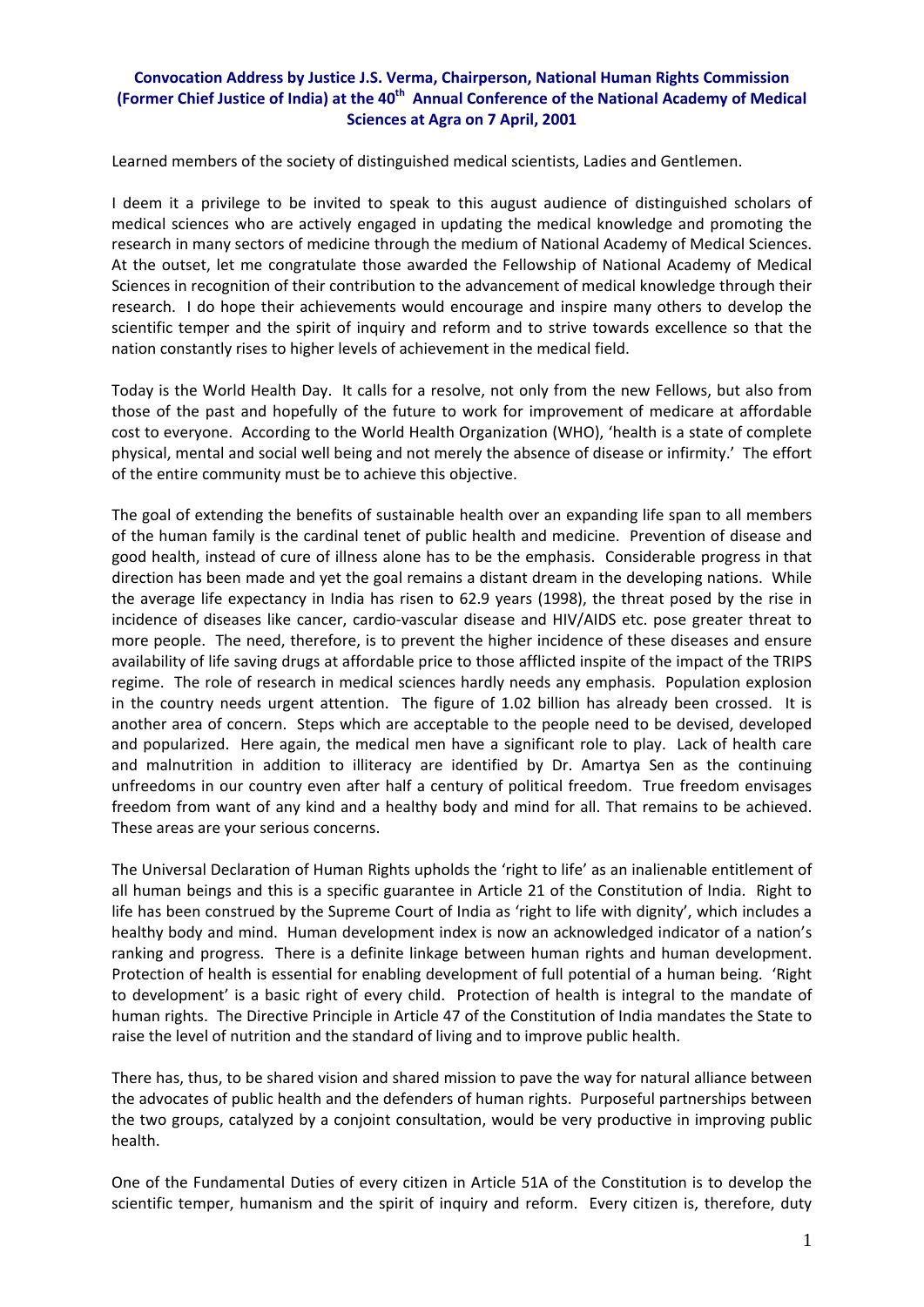bound to join in this effort so that the optimum results are achieved and the State is enabled to perform its duty as required by Article 47 of the Constitution. These are broad parameters to indicate the need for a conjoint exercise by institutions like the National Academy of Medical Sciences and all instruments of governance as well as every citizen.

It is because of this perception in the National Human Rights Commission that we have accorded a pivotal position to the promotion of public health in our plan of action. A Core Group on Public Health to assist the Commission with technical advice on matters related to health has been constituted a year back. The National Human Rights Commission, in collaboration with the Ministry of Health and UN agencies has already organized two national workshops on maternal anemia and HIV/AIDS to consider issues related to their control. During this month, it is to hold another similar exercise to consider issues related to access to health care and nutritional deficiencies. The recent debate relating to lodized salt needs an informed expert opinion about its need to allay the uncertainty in public mind. The NHRC would become the benefit of expert advice from the National Academy of Medical Sciences in the performance of its task of sharing in the State's effort to improve public health. As already stated, this is a herculean task which must be the concern of every citizen and every institution who must join hands so that together we can make the difference.

Elie Wiesel, the Noble Peace Prize Laureate, has said :

## **"One cannot, one must not, approach public health today without looking for its human rights component."**

The late Jonathann Mann, a crusader in the fight against HIV/AIDS, believed that health and human rights movement has a collective responsibility to move forward the work of earlier giants in health and human rights as 'equal partners in the belief that the world can change'. Protecting and promoting health requires explicit and concrete efforts to promote and protect human rights and dignity, and greater fulfillment of human rights necessitates sound attention to health and its social determination. The goal of linking health and human rights is to contribute to advancing human well being beyond what could be achieved through an isolated health – or human rights – based approach. The need and efficacy of a joint venture is beyond controversy.

The Hippocratic Oath reminds every medical man of his/her duty and indicates the reason which makes it the noblest of all professions. The Supreme Court of India in *Pt. Parmanand Katara Vs. Union of India* (AIR 1989 SC 2039) dealt with the obligation of the State to preserve life by virtue of Article 21 of the Constitution and indicated that it is the duty of the medical professional to help an injured person and to do all that is within its power to save life. This is equally true for every doctor, whether in public service or in private practice. This obligation arises merely from the fact of being a medical professional. The high ethical component places medicine on the highest pedestal amongst all profession.

One of the greatest humanists, Albert Schweitzer, was a medical man whose contribution to human welfare is too well known. It is the path shown by such noble men which is the true inspiration for research in medical sciences to help alleviate suffering of the humanity. The distinguished members of the National Academy of Medical Sciences deserve acclaim and gratitude of the people for the zeal with which they are engaged in the performance of their task. There is no dearth of medical men who have spurned lucrative assignments at considerable personal cost and inconvenience and continue to retain the inherent professionalism to serve the humanity instead of succumbing to the lure of the lucre. The people of this country are grateful to all of you for your service to the humanity. It is necessary that the medical education includes ethics as an essential component to arrest the trend of growing commercialization of medicare and to retain professionalism of the medical men. In a country where the common man suffers from want in many ways, provision for health care for everyone must be a reality.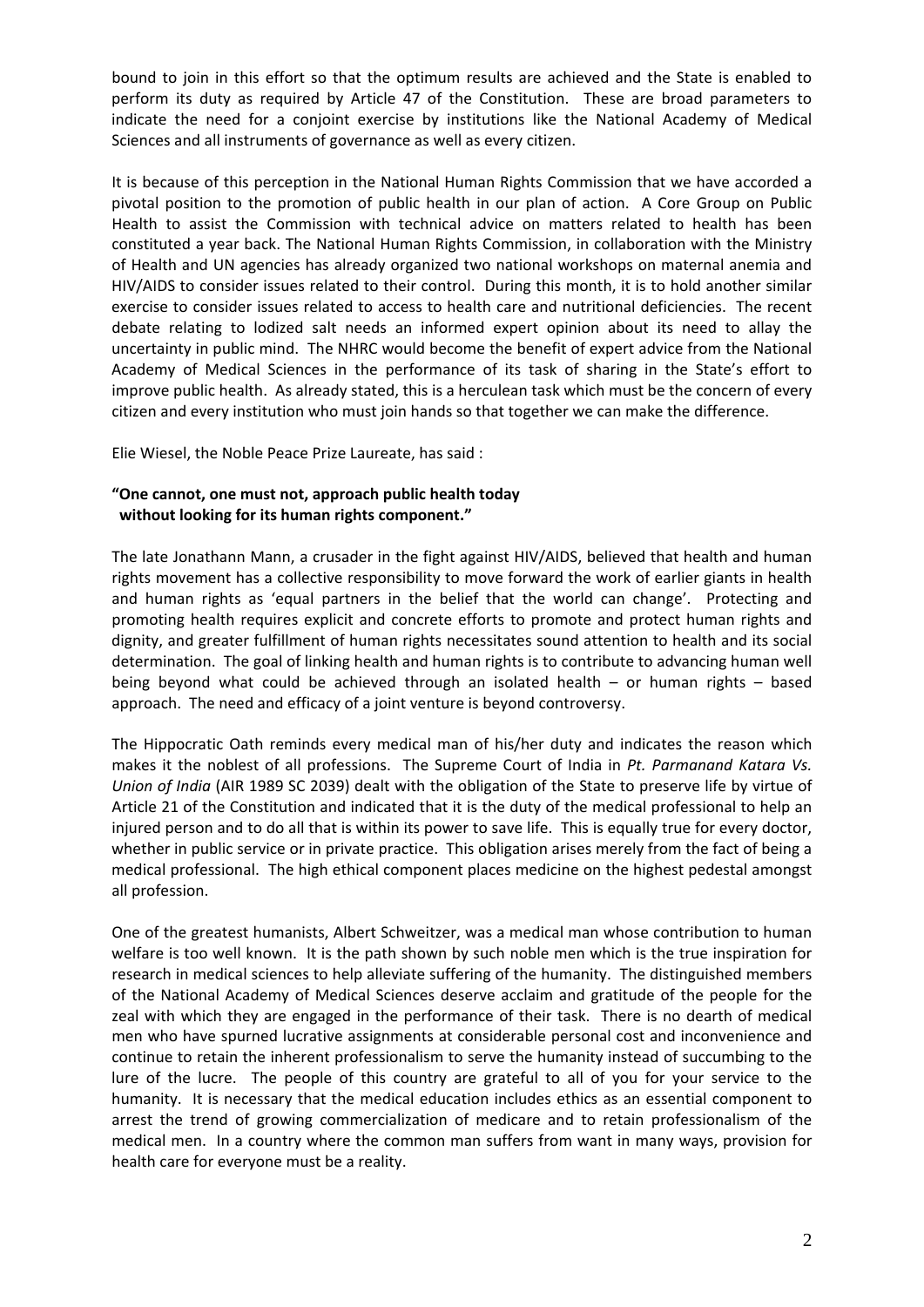The disturbing trend of mushroom growth of medical institutions indulging in commercialization of medical education must be arrested. A similar trend in legal education is being curbed. I am not sure how far the decision of the Supreme Court of India in *JP Unnikrishnan Vs. State of Andhra Pradesh* (AIR 1993 SC 2178) has helped to control this trend in medical education. If it has not, to the desired extent, it should be one of the areas of your concern so that you can highlight the loopholes and suggest the required modification to prevent commercialization of medical education. The quality of medical education imparted in the medical colleges will determine the quality of medical professionals of the future. Advancement in the medical sciences in the future will depend on their caliber and ethical values.

Medical research in our country must also focus attention on alternate systems of medicine such as the indigenous systems like Ayurveda, Unani and Homeopathy etc. Recent experience has shown the efficacy of these systems in certain areas of medicare and public health. The lack of greater public confidence in these systems is attributable to the want of an authentic machinery to control its practice and research. The need is, therefore, to use modern scientific methods to utilize the rich empirical experience of the ages. The lesser cost of some of these alternative systems which even now are in vague in large parts of the country should be converted to improve the medicare. The need is to combine modern scientific methods with the practical experience of the utility of the alternative systems. India is a rich source of medicinal herbs, the utility of which is being realized in the West. Dean Ornish's research in the field of reversing heart disease through methods of Indian origin has received worldwide recognition. We must make the best possible use of our natural resources. Properly focused and well directed research in this sphere is needed.

Mental health in an area of considerable neglect inspite of the Mental Health Act, 1987. Even now mentally ill persons are kept in prisons inspite of National Human Rights Commission's direction to the States that this practice must be stopped without any delay. The emphasis need be on treatment of mentally ill while the approach continues to be on custodial care rather than therapeutic. Multidimensional actions are required to deal with mental health problems. Most of the mental hospitals are not even maintained properly and the conditions therein are deplorable. Research should be conducted on the prevalence, pattern, course, treatment and response of different interventions. There is an urgent need to understand the impact of social change and development on the mental health of the people, especially the vulnerable sections of society like children, women and elderly persons. This continues to be a neglected area and results in greater deprivation of the already deprived.

This year's World Health Day proclaims the theme of Mental Health and gives the slogan : Stop Exclusion, Dare to Care. Message of the UN Secretary General, Kofi Annan on this day is :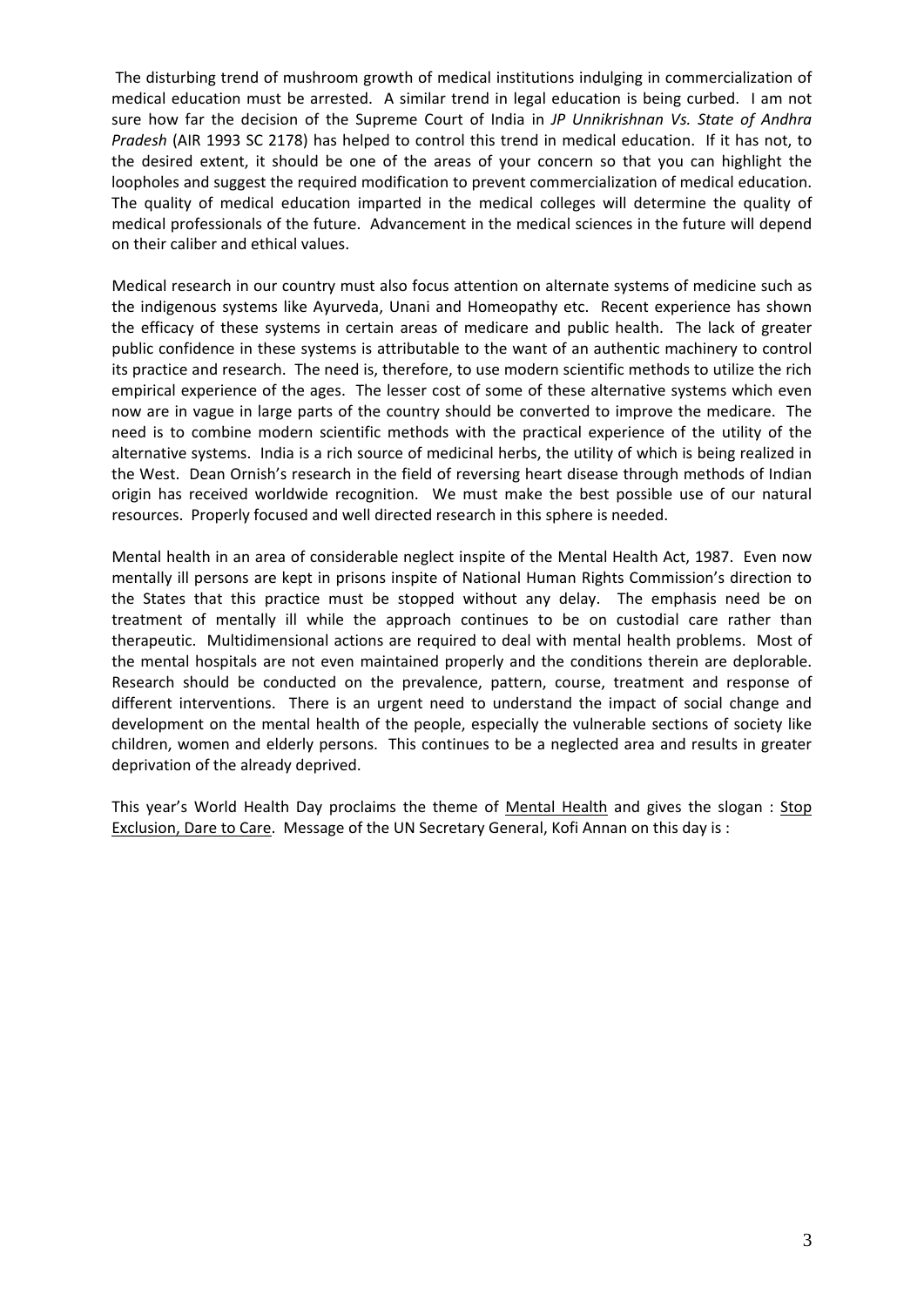*"Mental illness ravages the hidden landscape of the human mind, often with no outward physical signs to betray its debilitating effects. In turn, many who suffer from such disorders suffer in silence, trapped by the shame or stigma of their often very treatable diseases.*

*To draw global attention to this problem, the World Health Organization (WHO) has dedicated this year's World Health Day to addressing the medical research, care policies, and ethical issues related to mental health. The Day's slogan 'Stop exclusion, Dare to care' captures the need for the world community to address mental health concerns openly and honestly. And let there be no doubt, these concerns are urgent."*

 *…………..*

*"Yet, despite the enormous social and economic burdens posed by mental health problems, more than 40 percent of the world's countries have no articulated mental health policy, and over 30 per cent have no mental health programmes. A global strategy to address the mental health crisis is needed, one which will incorporate both prevention and care……….."*

*"It is time for governments to allocate resources and establish public policy to meet mental health needs. It is time for us individually to face our fears and overcome our misconceptions about mental disorders. Through honesty and understanding, we can break down the walls of social stigma that surround mental illness. On this, World Health Day, let us commit ourselves to these tasks, to ensure that those who suffer from mental illness no longer suffer in silence."*

Another matter which requires your urgent attention is the rights of the persons with disability to have equal opportunity for development including that in medical education. Section 39 of The Persons with Disability (Equal Opportunities of Rights and Full Participation) Act, 1995 (hereinafter called 'the Act' for short) is as under :

*"All educational institutions to reserve seats for persons with disabilities.*

*All Government educational institutions and other educational institutions receiving aid from the Government, shall reserve not less than three per cent seats for persons with disabilities."*

This provision applies to all educational institutions which must include institutions imparting medical education as well. 'Disability' is defined in Section 2(1) of the Act and it also includes blindness. The right of a person suffering from disability to medical education has come up for consideration in some High Courts. The High Courts have held that the provision applies even to medical colleges which are required to comply with the statute.

I am conscious that the disability of blindness as a limiting factor in medical profession has to be borne in mind. However, the need is to take a holistic view and make an in-depth study of this problem so that the right of a person with disability to pursue medical studies is determined according to a well studied and prescribed procedure excluding any arbitrariness or ad‐hocism in the decision making process.